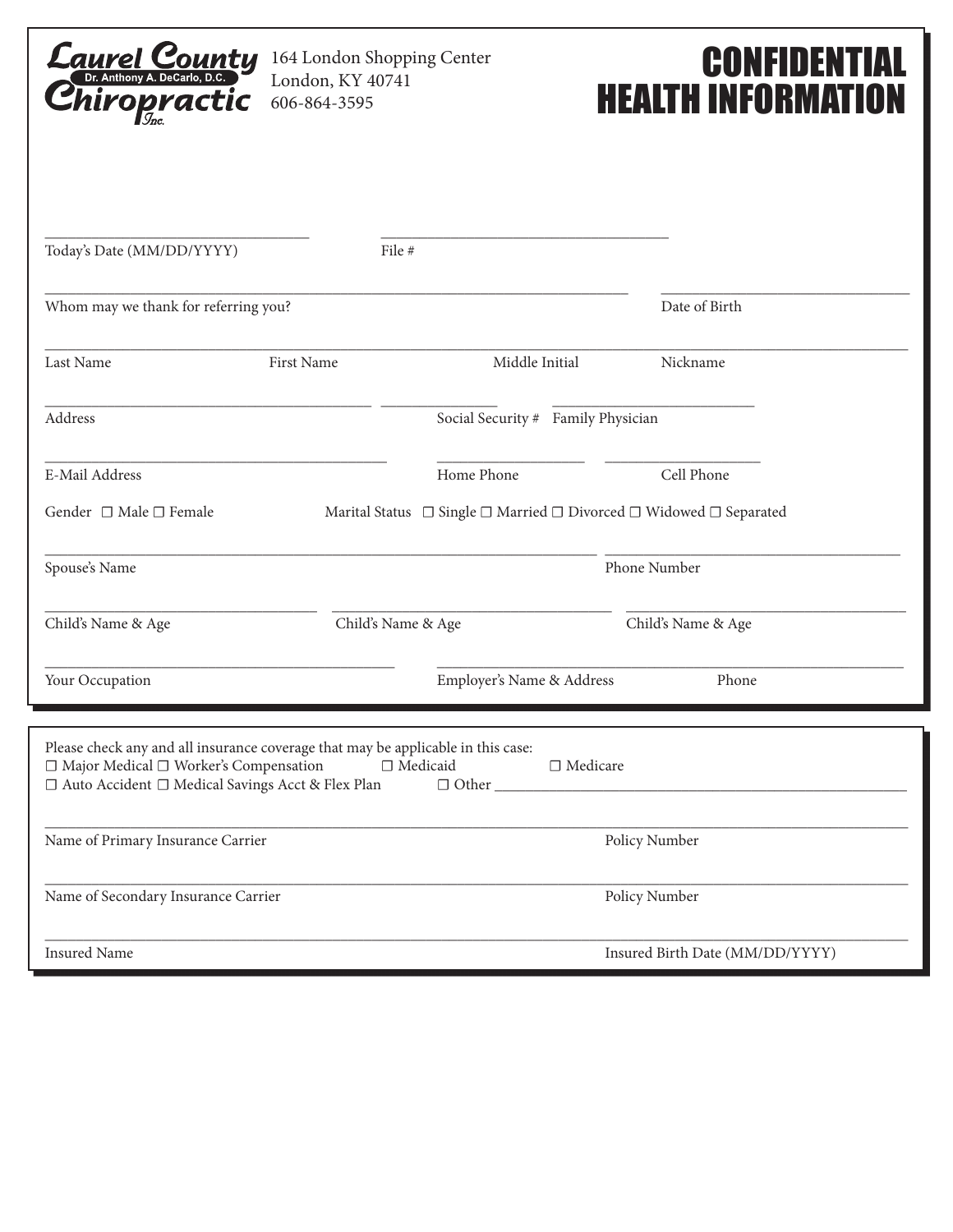| 1. The symptom(s) that have prompted me to seek care today include:                                                                                                                                                                                                                                                                                        |                                                                                                                                |                                                                                                                                |                                                                                                                                                          |                                                                                                                                |                                                                                                                                                                                                                        |                                                                                                        |                                                                                                                           |                                                                                                                                |                                                                                                                                                                                                                                                                                         |                                                                                                                                |
|------------------------------------------------------------------------------------------------------------------------------------------------------------------------------------------------------------------------------------------------------------------------------------------------------------------------------------------------------------|--------------------------------------------------------------------------------------------------------------------------------|--------------------------------------------------------------------------------------------------------------------------------|----------------------------------------------------------------------------------------------------------------------------------------------------------|--------------------------------------------------------------------------------------------------------------------------------|------------------------------------------------------------------------------------------------------------------------------------------------------------------------------------------------------------------------|--------------------------------------------------------------------------------------------------------|---------------------------------------------------------------------------------------------------------------------------|--------------------------------------------------------------------------------------------------------------------------------|-----------------------------------------------------------------------------------------------------------------------------------------------------------------------------------------------------------------------------------------------------------------------------------------|--------------------------------------------------------------------------------------------------------------------------------|
| 2. Symptoms are the result of (check box):<br>$\Box$ A worsening long-term problem<br>4. Describe onset: □ Acute □ Chronic □ Gradual<br>5. Cause: Unknown $\Box$ Accident $\Box$ Other<br>7. Side: □ Right □ Left □ Both (bilateral)<br>8. Is pain: □ Improving □ Getting worse □ No Change<br><u> 1989 - Johann Stein, marwolaethau a bhannaich an t-</u> |                                                                                                                                |                                                                                                                                |                                                                                                                                                          |                                                                                                                                |                                                                                                                                                                                                                        |                                                                                                        |                                                                                                                           |                                                                                                                                |                                                                                                                                                                                                                                                                                         |                                                                                                                                |
| 9. Quality of Symptoms<br>(What does it feel like)<br>$\Box$ Achy<br>$\Box$ Burning<br>$\Box$ Dull<br>$\Box$ Sharp<br>$\Box$ Stiff<br>$\Box$ Throbbing<br>$\Box$ Deep<br>$\Box$ Radiating<br>$\Box$ Shooting<br>$\Box$ Numbness<br>$\Box$ Tingling<br>$\square$ Spasms<br>$\Box$ Nagging<br>$\Box$ Cramping<br>$\Box$ Stabbing<br>$\Box$ Other             |                                                                                                                                |                                                                                                                                | 10. Location (Where does it hurt?)<br>Circle the area(s) on the illustration.<br>'O' for current condition<br>'X' for conditions experienced in the past | t<br>a∰                                                                                                                        | 14. Radiating to (Does it affect other areas of your body?)                                                                                                                                                            | 12. Intensity<br>Absent<br>□ Constant (76%-100%)<br>□ Frequent (51%-75%)<br>$\Box$ Occasional (1%-25%) | $\Box$ WNL                                                                                                                | Uncomfortable<br>$\Box$ Intermittent (26%-50%)                                                                                 | 11. Description of symptoms:<br>$\Box$ Very Mild $\Box$ Mild $\Box$ Mild to Moderate<br>$\Box$ Moderate $\Box$ Moderate to Severe $\Box$ Severe<br>(How extreme are your current symptoms?)<br>Agonizing<br>$0$ 0-0-0-0-0-0-0-0-0-0 10<br>13. Duration (How often does the pain occur?) |                                                                                                                                |
| 15. Prior Interventions (What have you done to relieve the symptoms?)<br>$\square$ Prescription medications<br>$\Box$ Homeopathic remedies<br>$\Box$ Other                                                                                                                                                                                                 |                                                                                                                                | $\Box$ Surgery<br>$\Box$ Heat                                                                                                  |                                                                                                                                                          | $\Box$ Ice                                                                                                                     | $\Box$ Over-the-counter drugs                                                                                                                                                                                          |                                                                                                        | $\Box$ Acupuncture<br>$\Box$ Physical therapy                                                                             |                                                                                                                                | $\Box$ Chiropractic<br>$\Box$ Massage                                                                                                                                                                                                                                                   |                                                                                                                                |
| 16. Aggravation or relieving factors (What makes it better or worse; such as time of day, movements, certain activities, etc.):                                                                                                                                                                                                                            |                                                                                                                                |                                                                                                                                |                                                                                                                                                          |                                                                                                                                |                                                                                                                                                                                                                        |                                                                                                        |                                                                                                                           |                                                                                                                                |                                                                                                                                                                                                                                                                                         |                                                                                                                                |
| 17. Activities of Daily Living (How does this condition currently interfere with your life and ability to function?)                                                                                                                                                                                                                                       |                                                                                                                                |                                                                                                                                |                                                                                                                                                          |                                                                                                                                |                                                                                                                                                                                                                        |                                                                                                        |                                                                                                                           |                                                                                                                                |                                                                                                                                                                                                                                                                                         |                                                                                                                                |
|                                                                                                                                                                                                                                                                                                                                                            | No                                                                                                                             | Mild                                                                                                                           | Moderate                                                                                                                                                 | Severe                                                                                                                         |                                                                                                                                                                                                                        |                                                                                                        | No                                                                                                                        | Mild                                                                                                                           | Moderate                                                                                                                                                                                                                                                                                | Severe                                                                                                                         |
| Sitting<br>Rising out of chair<br>Standing<br>Walking<br>Lying down<br>Bending over<br>Climbing stairs<br>Using a computer<br>Getting in/out of car<br>Driving a car<br>Looking over shoulder<br>Caring for family                                                                                                                                         | Effect<br>$\Box$<br>$\Box$<br>$\Box$<br>$\Box$<br>$\Box$<br>$\Box$<br>$\Box$<br>$\Box$<br>$\Box$<br>$\Box$<br>$\Box$<br>$\Box$ | Effect<br>$\Box$<br>$\Box$<br>$\Box$<br>$\Box$<br>$\Box$<br>$\Box$<br>$\Box$<br>$\Box$<br>$\Box$<br>$\Box$<br>$\Box$<br>$\Box$ | Effect<br>$\Box$<br>$\Box$<br>$\Box$<br>$\Box$<br>$\Box$<br>$\Box$<br>$\Box$<br>$\Box$<br>$\Box$<br>$\Box$<br>$\Box$<br>$\Box$                           | Effect<br>$\Box$<br>$\Box$<br>$\Box$<br>$\Box$<br>$\Box$<br>$\Box$<br>$\Box$<br>$\Box$<br>$\Box$<br>$\Box$<br>$\Box$<br>$\Box$ | Grocery shopping<br>Household chores<br>Lifting objects<br>Reaching overhead<br>Showering or bathing<br>Dressing myself<br>Love Life<br>Getting to sleep<br>Staying asleep<br>Concentrating<br>Exercising<br>Yard work |                                                                                                        | Effect<br>$\Box$<br>$\Box$<br>$\Box$<br>$\Box$<br>$\Box$<br>$\Box$<br>□<br>$\Box$<br>$\Box$<br>$\Box$<br>$\Box$<br>$\Box$ | Effect<br>$\Box$<br>$\Box$<br>$\Box$<br>$\Box$<br>$\Box$<br>$\Box$<br>$\Box$<br>$\Box$<br>$\Box$<br>$\Box$<br>$\Box$<br>$\Box$ | Effect<br>$\Box$<br>$\Box$<br>$\Box$<br>$\Box$<br>$\Box$<br>$\Box$<br>$\Box$<br>$\Box$<br>$\Box$<br>$\Box$<br>$\Box$<br>$\Box$                                                                                                                                                          | Effect<br>$\Box$<br>$\Box$<br>$\Box$<br>$\Box$<br>$\Box$<br>$\Box$<br>$\Box$<br>$\Box$<br>$\Box$<br>$\Box$<br>$\Box$<br>$\Box$ |
|                                                                                                                                                                                                                                                                                                                                                            |                                                                                                                                |                                                                                                                                |                                                                                                                                                          |                                                                                                                                |                                                                                                                                                                                                                        |                                                                                                        |                                                                                                                           |                                                                                                                                |                                                                                                                                                                                                                                                                                         |                                                                                                                                |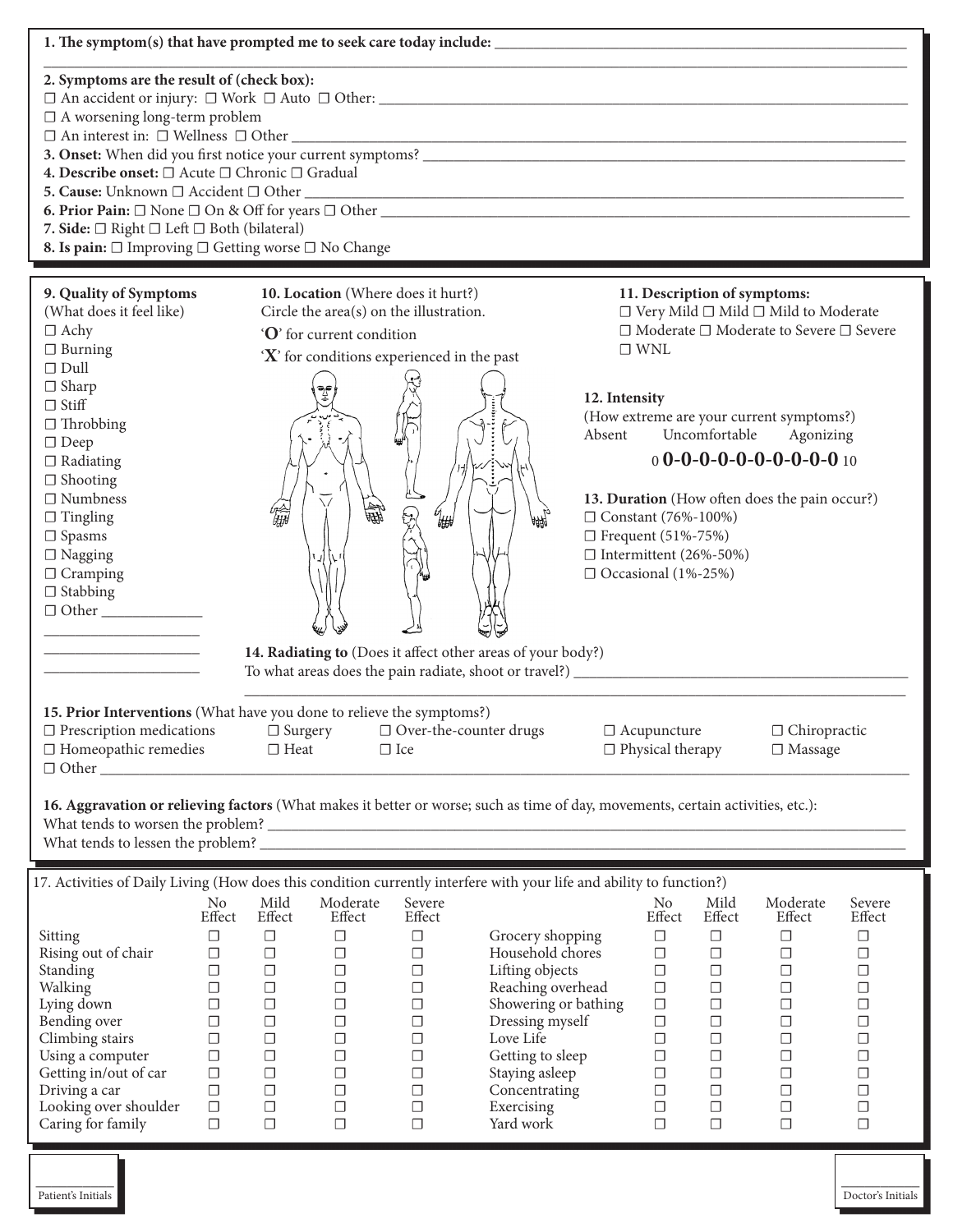| 18. How much sleep do you average per night? _____ Hours                                                                                                         |                                                                         |                                                                                                                |          |                                                                      |                           |                                                                                                                  |                  |                                              |                                                   |
|------------------------------------------------------------------------------------------------------------------------------------------------------------------|-------------------------------------------------------------------------|----------------------------------------------------------------------------------------------------------------|----------|----------------------------------------------------------------------|---------------------------|------------------------------------------------------------------------------------------------------------------|------------------|----------------------------------------------|---------------------------------------------------|
| 19. How does your current condition INTERFERE with your:                                                                                                         |                                                                         |                                                                                                                |          |                                                                      |                           |                                                                                                                  |                  |                                              |                                                   |
| 20. Social History (Tell Laurel County Chiropractic about your health habits and stress levels.)<br>Alcohol use<br>Tobacco use<br>Pain Relievers<br>Water Intake |                                                                         | □ Daily □ Monthly How Much _______<br>□ Daily □ Monthly How Much _______<br>□ Daily □ Monthly How Much _______ |          | Coffee use<br>Exercising<br>Soft Drinks                              |                           | □ Daily □ Monthly How Much _______<br>□ Daily □ Monthly How Much _______<br>$\Box$ Daily $\Box$ Monthly How Much |                  |                                              |                                                   |
| 22. How do your symptoms affect your ability to perform daily activities?<br>$^{\circ}$<br>$\circled{1}$<br>No complaints                                        | $^{\circledR}$<br>Mild, forgotten<br>with activity                      | $\circled{4}$<br>(3)<br>Moderate, interferes<br>with activity                                                  |          | $\circledcirc$<br>$\circledS$<br>Limiting, prevents<br>full activity |                           | $\circledcirc$<br>Intense, preoccupied<br>with seeking relief                                                    | $^{\circledR}$   | $\circledcirc$                               | $^{\circledR}$<br>Severe, no<br>activity possible |
| 23. Review of systems<br>a. Musculoskeletal System<br>Had Have<br>$\Box$ $\Box$ Osteoporosis<br>$\Box$ $\Box$ Knee Injuries                                      | Had Have<br>$\Box$ $\Box$ Arthritis<br>$\Box$ $\Box$ Foot/Ankle<br>Pain | Had Have<br>$\Box$ $\Box$ Scoliosis<br>$\Box$ $\Box$ Shoulder<br>Problems                                      | Had Have | $\Box$ $\Box$ Neck Pain<br>$\Box$ $\Box$ Elbow/Wrist<br>Pain         | Had Have<br>$\Box$ $\Box$ | Back Problems $\Box$ $\Box$ Hip Disorders<br>$\square$ $\square$ TMJ Issues                                      | Had Have         | $\Box$ Poor Posture                          | None $\square$<br>Initials_                       |
| b. Neurological System<br>$\Box$ $\Box$ Anxiety<br>c. Cardiovascular System<br>$\Box$ $\Box$ High Blood<br>Pressure                                              | $\Box$ $\Box$ Depression<br>$\Box$ $\Box$ Low Blood                     | $\Box$ Headache<br>$\Box$ $\Box$ High<br>Cholesterol                                                           | □        | $\Box$ Dizziness<br>$\Box$ $\Box$ Poor<br>Circulation                | □□<br>$\Box$ $\Box$       | Pins & Needles $\Box$ $\Box$ Numbness<br>Angina                                                                  |                  | $\Box$ $\Box$ Excessive Bruising None $\Box$ | None $\square$<br>Initials<br>Initials            |
| d. Respiratory System<br>$\Box$ $\Box$ Asthma                                                                                                                    | Pressure<br>$\Box$ $\Box$ Apnea                                         | $\Box$ $\Box$ Emphysema                                                                                        |          | $\Box$ $\Box$ Hay Fever                                              | $\Box$ $\Box$             | Shortness<br>of Breath                                                                                           |                  | $\Box$ $\Box$ Pneumonia                      | None $\Box$<br>Initials                           |
| e. Digestive System<br>$\Box$ $\Box$ Anorexia<br>/Bulimia<br>f. Sensory System                                                                                   | $\Box$ $\Box$ Ulcer                                                     | $\Box$ Food<br>□<br>Sensitivities                                                                              |          | $\Box$ Heartburn                                                     | $\Box$ $\Box$             | Constipation                                                                                                     |                  | $\square$ $\square$ Diarrhea                 | None $\square$<br>Initials_                       |
| $\Box$ $\Box$ Blurred Vision $\Box$ $\Box$ Ringing                                                                                                               | in Ears                                                                 | $\Box$ Hearing Loss<br>⊔                                                                                       |          | $\Box$ $\Box$ Chronic<br>Ear Infection                               | $\Box$                    | $\Box$ Loss of Smell                                                                                             |                  | $\Box$ $\Box$ Loss of Taste                  | None $\Box$<br>Initials_                          |
| g. Integumentary System<br>$\Box$ Skin Cancer<br>h. Endocrine System                                                                                             | $\Box$ Psoriasis                                                        | $\Box$ Eczema<br>◡                                                                                             |          | $\Box$ $\Box$ Acne                                                   | ⊔<br>⊔                    | Hair Loss                                                                                                        |                  | $\square$ $\square$ Rash                     | None $\square$<br>Initials                        |
| Thyroid<br>$\Box$ $\Box$<br>i. Genitourinary System                                                                                                              | Immune<br>$\Box$ Disorders<br>□                                         | Hypoglycemia<br>$\Box$ $\Box$                                                                                  | □        | Frequent<br>$\Box$ Infection                                         | $\Box$ $\Box$             | Swollen Glands                                                                                                   | $\Box$<br>$\Box$ | Low Energy                                   | None $\square$<br>Initials                        |
| $\Box$ $\Box$ Kidney Stones $\Box$ $\Box$ Infertility                                                                                                            |                                                                         | $\Box$ $\Box$ Bedwetting                                                                                       | $\Box$   | $\Box$ Prostate<br>Issue                                             | $\Box$<br>⊔               | Erectile<br>Dysfunction                                                                                          | $\Box$           | $\Box$ PMS Symptoms                          | None $\Box$<br>Initials_                          |
| j. Constitutional System<br>$\Box$ $\Box$ Fainting                                                                                                               | $\Box$ Low Libido<br>$\Box$                                             | $\Box$ $\Box$ Poor Appetite                                                                                    | □□       | Sudden Weight $\Box$ $\Box$ Fatigue<br>Gain/Loss (circle one)        |                           |                                                                                                                  | ⊔                | $\Box$ Weakness                              | None $\Box$<br>Initials                           |